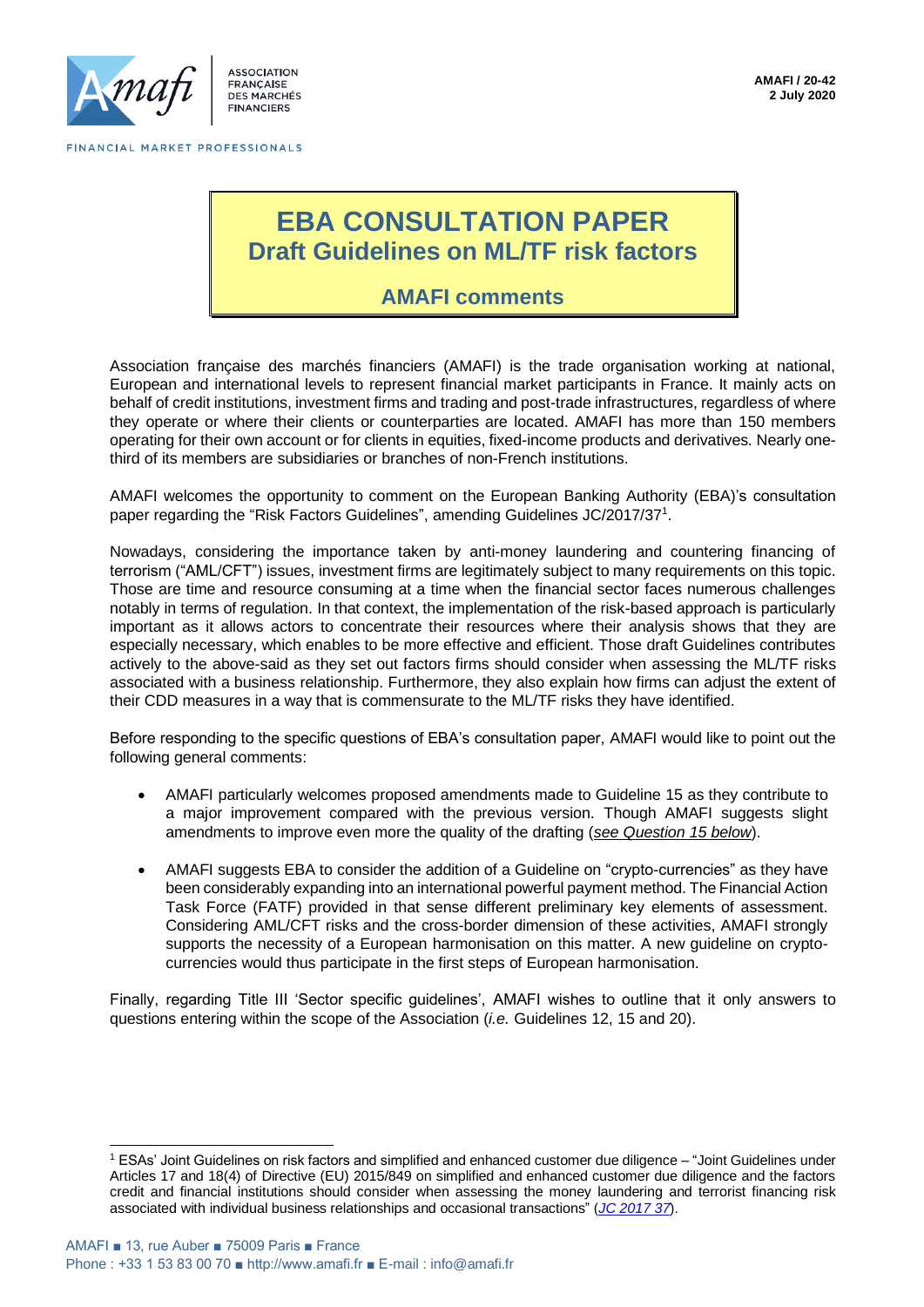

# **RESPONSES TO EBA QUESTIONS**

# **Amendments to title I: 'Subject matter, scope and definitions'**

#### **Question 1 Do you have any comments with the proposed changes to the Definitions section of the Guidelines?**

AMAFI partially agrees with the proposed changes made to the Definitions section of the Guidelines in relation to "risk".

Nevertheless, AMAFI is opposed to add a definition of "Jurisdictions associated with higher ML/TF risk". Indeed, the proposed definition excludes 'high-risk third countries' while they are the only ones precisely defined (by Article 9 of the  $4<sup>th</sup>$  AML Directive<sup>2</sup>) and identified (by the Delegated Regulation (EU) 2016/1675<sup>3</sup>). Thus, all European obliged entities under AML Directives<sup>4</sup> should apply enhanced due diligence (EDD) measures to their relationship linked with those high-risk third countries. Conversely, there is no harmonised definition of 'Jurisdictions associated with higher ML/TF risk' as it is a new concept developed by the EBA without any justification.

If EBA wants to keep this definition, AMAFI considers it should also be added a definition of 'Jurisdictions associated with lower ML/TF risk' as there is no reason for having one without the other. The main principle of the risk-based approach is to simplify the due diligences for some clients to have more time to reinforce the due diligences for some other clients.

Therefore, AMAFI would like to propose the following change in the Definitions section of the Guidelines:

#### *Proposed amendments*

- 12. For the purpose of these guidelines, the following definitions shall apply:
	- $\left[\ldots\right]$

d) 'Jurisdictions associated with higher ML/TF risk' means countries that, based on an assessment of the risk factors set out in Title I of these guidelines, present a higher ML/TF risk. This excludes 'high-risk third countries' identified as having strategic deficiencies in their AML/CFT regime, which pose a significant threat to the Union's financial system (Article 9 of Directive (EU) 2015/849).

 $[\ldots]$ 

# **Amendments to title II: 'Assessing and managing risk: general'**

## **Question 2 Do you have any comments on the proposed amendments to Guideline 1 on risk assessment?**

AMAFI partially agrees with the changes made within Guideline 1. Nevertheless, AMAFI considers that some amendments should be made to improve the quality of the drafting.

Firstly, AMAFI considers that some proposed amendments made to the Guidelines can be confusing for the reader, in particular the structural and presentational proposed amendments made in § 1.2.

<sup>&</sup>lt;sup>2</sup> Directive (EU) 2015/849 of the European Parliament and of the of the Council of 20 May 2015 on the prevention of the use of the financial system for the purposes of money laundering or terrorist financing, amending Regulation (EU) No 648/2012 of the European Parliament and of the Council, and repealing Directive 2005/60/EC of the European Parliament and of the Council and Commission Directive 2006/70/EC [\(link\)](https://eur-lex.europa.eu/legal-content/EN/TXT/?uri=celex%3A32015L0849).

<sup>3</sup> Commission delegated regulation (EU) 2016/1675 of 14 July 2016 supplementing Directive (EU) 2015/849 of the European Parliament and of the Council by identifying high-risk third countries with strategic deficiencies [\(link\)](https://eur-lex.europa.eu/legal-content/EN/TXT/?uri=uriserv%3AOJ.L_.2016.254.01.0001.01.ENG).

<sup>4</sup> See Directive (EU) 2018/843 of the European Parliament and of the Council of 30 May 2018 amending Directive (EU) 2015/849 on the prevention of the use of the financial system for the purposes of money laundering or terrorist financing, and amending Directives 2009/138/EC and 2013/36/EU [\(link](https://eur-lex.europa.eu/legal-content/EN/TXT/?uri=CELEX:32018L0843) - hereafter "5<sup>th</sup> AML Directive").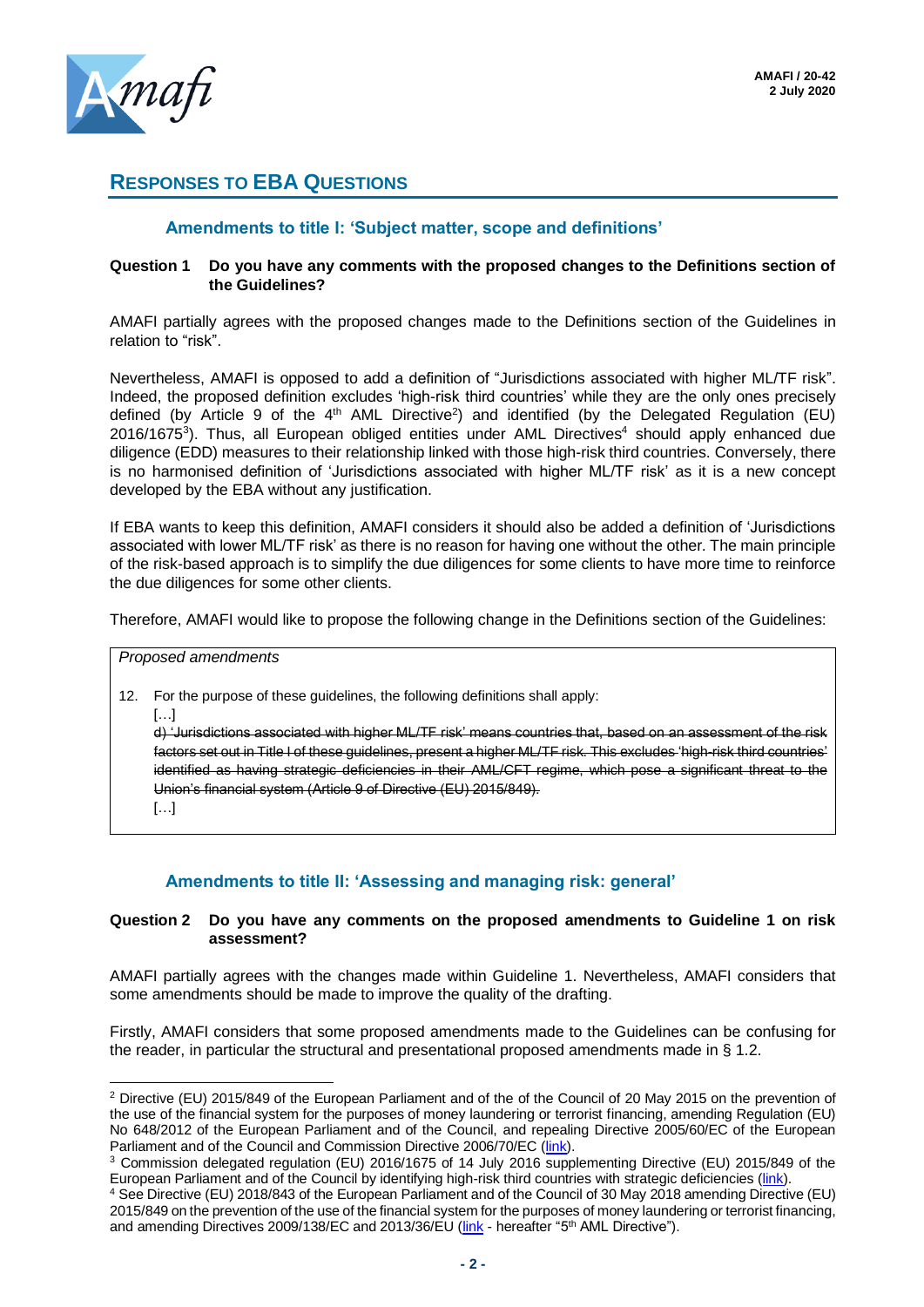

Thus, AMAFI considers the current redaction of § 1.7.a) is too much detailed as it requires to define a date rather than a period or a frequency for the next review. AMAFI wishes to underline that usually, in practice, obliged entities define within their policies the frequency of review and not a precise date. Thus, AMAFI would rather suggest EBA to propose to set up a "frequency", or at least a "period" for more flexibility.

AMAFI would therefore like to propose the following changes in Guideline 1:

*Proposed amendments*

1.2. To comply with their obligations set out in Directive (EU) 2015/849, firms should assess: a) the ML/TF risk to which they are exposed as a result of the nature and complexity of their business (the business-wide risk assessment); and

b) the ML/TF risk to which they are exposed as a result of entering into a business relationship or carrying out an occasional transaction (individual risk assessments). Each risk assessment should consist of two distinct but related steps:

**Each risk assessment should consist of two distinct but related steps:**

c) **- / (i)** the identification of ML/TF risk factors; and

d) **- / (ii)** the assessment of ML/TF risk.

[…]

1.7. The systems and controls firms should put in place to ensure their individual and business-wide risk assessments remain up to date include:

a) Setting a date**frequency** for each calendar year on which the next business-wide risk assessment update will take place, and setting a date**frequency** on a risk sensitive basis for the individual risk assessment to ensure new or emerging risks are included.

[…]

## **Question 3 Do you have any comments on the proposed amendments to Guideline 2 on identifying ML/TF risk factors?**

AMAFI generally agrees with the proposed amendments to Guideline 2 but wishes to propose some amendments.

Regarding § 2.4.f), AMAFI considers as important to also take into account the jurisdiction where the customer with high public profile operates to appreciate the risk associated with its position.

Moreover, § 2.5.c) requires obliged entities to take into account, without limitation, potential suspicious transaction reports linked to the client / beneficial owner when identifying the risk. In practice, due to the extreme confidentiality of such reports, there is no way obliged firms can be aware of reports made by other entities. However, AMAFI notes that this could be eventually possible, in practice, when the customer or the beneficial owner whose reputation is assessed, was client of the firm in the past.

Finally, regarding § 2.6.k), in AMAFI's view, the AML-CFT risks of the client should only be increased if the client cannot justify the changes related to the products and services used.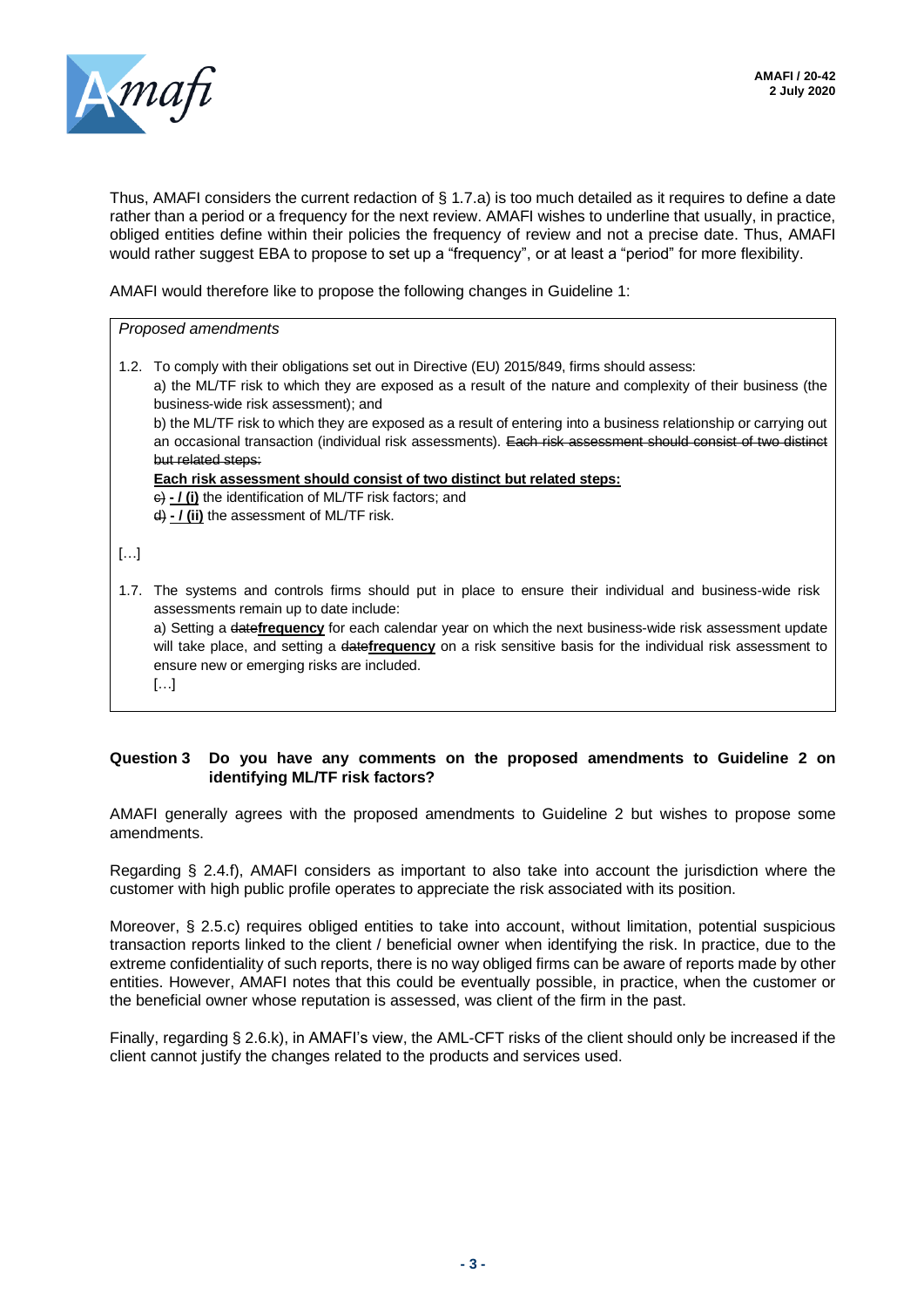

Consequently, AMAFI wishes to propose the following change in Guideline 2:

*Proposed amendments*

- 2.4. Risk factors that may be relevant when identifying the risk associated with a customer's or a customer's beneficial owner's business or professional activity include:
	- […]

f) Does the customer or beneficial owner hold another prominent position or enjoy a high public profile that might enable them to abuse this position for private gain? For example, are they senior local or regional public officials with the ability to influence the awarding of public contracts, decision-making members of high-profile sporting bodies or individuals who are known to influence the government and other senior decision-makers? **What is the level of corruption of the jurisdiction in which he/she operates?**

- 2.5. The following risk factors may be relevant when identifying the risk associated with a customer's or beneficial owners' reputation:
	- […]

c) Does **Has** the firm know **already made a suspicious transactions report linked with** if the customer or beneficial owner has been the subject of a suspicious transactions report in the past? […]

2.6. The following risk factors may be relevant when identifying the risk associated with a customer's or beneficial owner's nature and behaviour; firms should note that not all of these risk factors will be apparent at the outset; they may emerge only once a business relationship has been established:

[…]

k) Does the customer use the products and services they have taken out as expected when the business relationship was first established? **If not, could he/she justify the changes?**

[…]

# **Question 4 Do you have any comments on the proposed amendments and additions in Guideline 4 on CCD measures to be applied by all firms?**

AMAFI has no comment on the proposed amendments and additions made by EBA in Guideline 4.

# **Question 5 Do you have any comments on the amendments to Guideline 5 on record keeping?**

AMAFI welcomes EBA amendments made to Guideline 5 on record keeping.

# **Question 6 Do you have any comments on Guideline 6 on training?**

AMAFI strongly welcomes the inclusion of Guideline 6 on training.

## **Question 7 Do you have any comments on the amendments to Guideline 7 on reviewing effectiveness?**

AMAFI agrees with that Guideline 7 on reviewing effectiveness.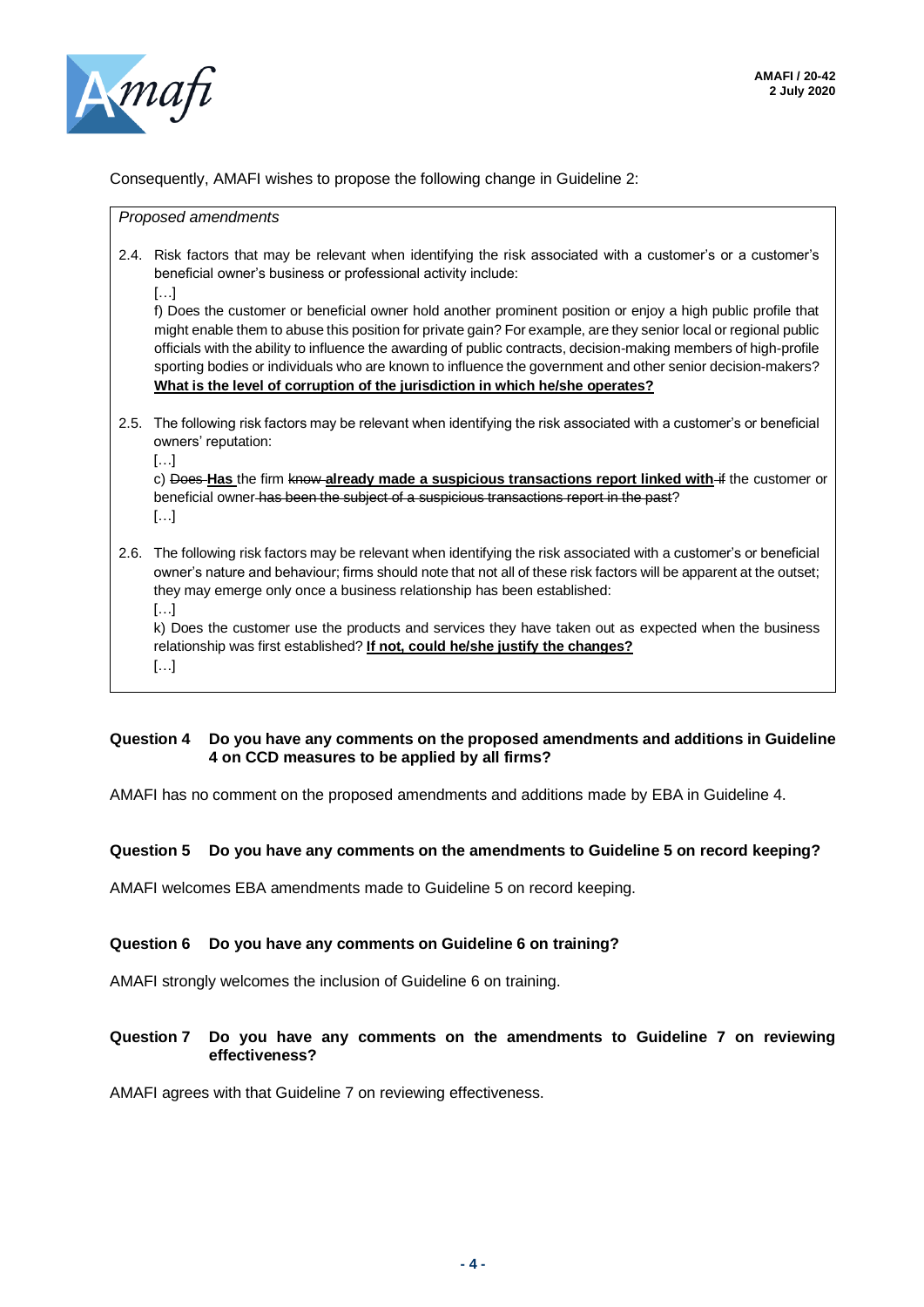

# **Amendments to title III: 'Sector specific guidelines'**

**Question 8 Do you have any comments on the proposed amendments to Guideline 8 for correspondent banks?**

Not applicable.

**Question 9 Do you have any comments on the proposed amendments to Guideline 9 for retail banks?**

Not applicable.

**Question 10 Do you have any comments on the proposed amendments to Guideline 10 for electronic money issuers?**

Not applicable.

**Question 11 Do you have any comments on the proposed amendments to Guideline 11 for money remitters?**

Not applicable.

#### **Question 12 Do you have any comments on the proposed amendments to Guideline 12 for wealth management?**

AMAFI partially agrees with the proposed amendments made to Guideline 12.

Regarding § 12.8.b), in AMAFI's point of view, the source of funds can also be verified using a recent tax return statement.

Finally, AMAFI considers it is important to bring to the EBA's attention the proposed amendments made to the Guidelines which can lead to some confusion for the readers. In that sense, AMAFI noticed the structural and presentational proposed amendments made in § 12.8.b) can lead to some misunderstandings. Indeed, points viii. and ix. of § 12.8.b) should, according to AMAFI, be subject to two different subsections of § 12.8 in line with new Article 18bis introduced by the 5<sup>th</sup> AML Directive. Moreover, the obligation to "establish the destination of funds" is not required by the 5<sup>th</sup> AML Directive. Thus, AMAFI proposes to use the exact wording of the Directive: "*obtaining information on the reasons for the intended or performed transactions;*" instead of adding a new requirement.

Thus, AMAFI would like to propose the following changes to § 12.8:

#### *Proposed amendments*

12.8.To comply with Article 18a in respect of relationships or transactions involving high-risk third countries, firms should apply the EDD measures set out in this regard in Title I.

a) Obtaining and verifying more information about clients than in standard risk situations and reviewing and updating this information both on a regular basis and when prompted by material changes to a client's profile. Firms should perform reviews on a risk-sensitive basis, reviewing higher risk clients at least annually but more frequently if risk dictates. These procedures may include those for recording any visits to clients' premises, whether at their home or business, including any changes to client profile or other information that may affect risk assessment that these visits prompt.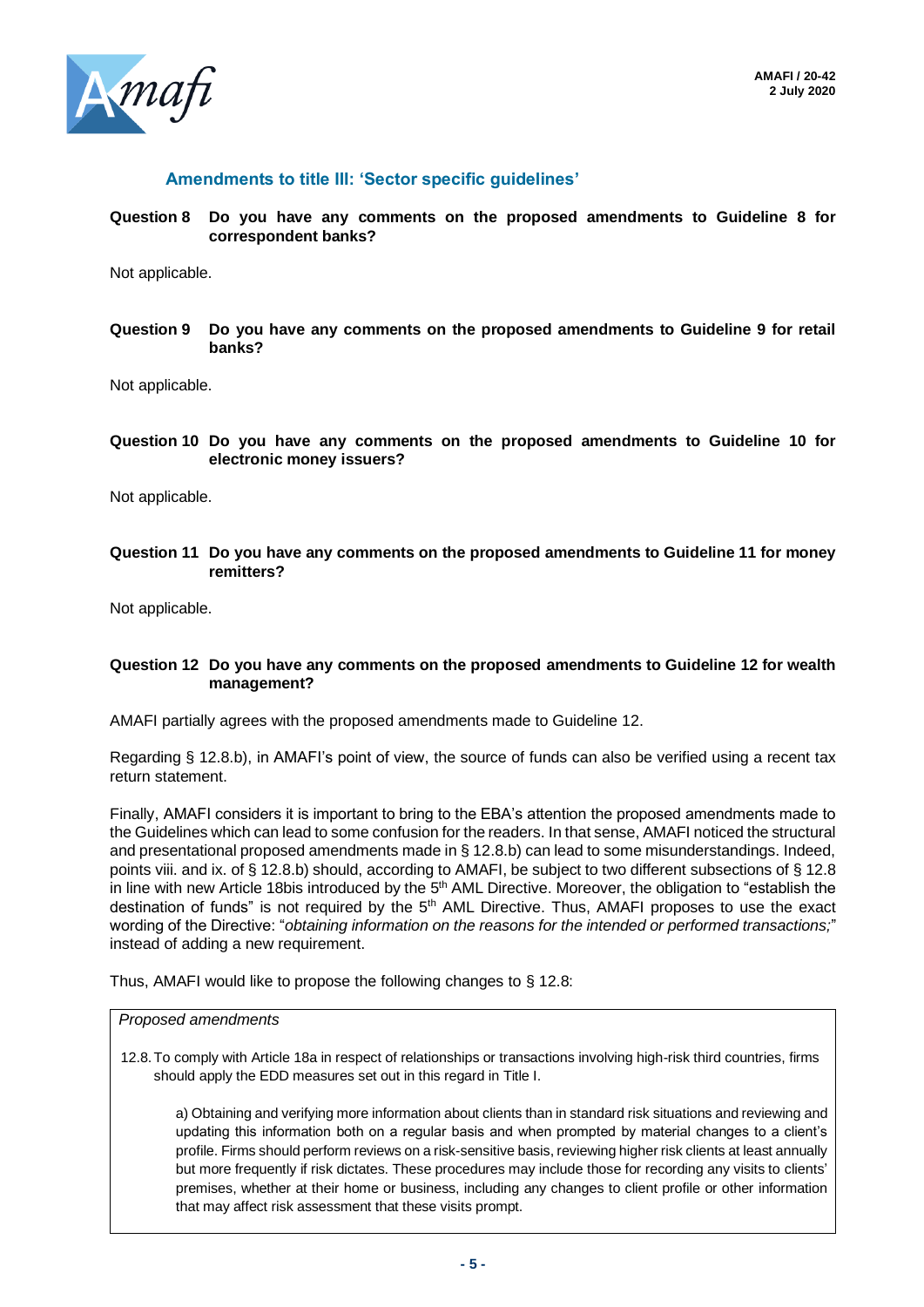

b) Establishing the source of wealth and funds; where the risk is particularly high and/or where the firm has doubts about the legitimate origin of the funds, verifying the source of wealth and funds may be the only adequate risk mitigation tool. The source of funds or wealth can be verified, by reference to, interalia:

i. an original or certified copy of a recent pay slip;

ii. written confirmation of annual salary signed by an employer;

**iii. an original or certified copy of a recent tax return statement;**

[…]

viii. **c)** Establishing the destination of funds. **obtaining information on the reasons for the intended or performed transactions;**

ix. **d)** Performing greater levels of scrutiny and due diligence on business relationships than would be typical in mainstream financial service provision, such as in retail banking or investment management.

#### **Question 13 Do you have any comments on the proposed amendments to Guideline 13 for trade finance providers?**

Not applicable.

#### **Question 14 Do you have any comments on the proposed amendments to Guideline 14 for life insurance undertakings?**

Not applicable.

#### **Question 15 Do you have any comments on the proposed amendments to Guideline 15 for investment firms?**

AMAFI welcomes the proposed amendments made to Guideline 15 as they contribute to a major improvement compared with the previous version. However, AMAFI is of the opinion that few amendments may be done in order to improve slightly the drafting.

Firstly, in light of the other specific sector guidelines<sup>5</sup> and in the same way, AMAFI would suggest EBA to add a more precise definition of what are "investment firms" in order "*to provide more clarity*" as stated in § 28 of the consultation paper. Thus, AMAFI would suggest referring to MiFID II definition of an "investment firm" in the introduction of this Guideline.

Otherwise, in the "Customer risk factors" sub-section of Guideline 15, and more specifically in § 15.6 regarding factors which may contribute to reducing risk, AMAFI wishes to remind the EBA that the 4<sup>th</sup> AML Directive considers "listed companies" as potential "low risk client" (4<sup>th</sup> AML Directive, Annex II). AMAFI suggests therefore to add this factor to the list of  $\S$  15.6 (which may become  $\S$  15.7).

Furthermore, AMAFI considers it is also important to take into account that some jurisdictions are providing strong AML/CFT regimes, or equivalent to the European requirements in combating ML/FT, fact that may also contribute to lower the risk.

 $5$  See for examples Guideline 8 (§ 8.1.), Guideline 9 (§ 9.1.), Guideline 10 (§ 10.1.), and more specifically Guideline 11 (§ 11.1.), Guideline 12 (§ 12.1.), Guideline 13 (§ 13.1.), Guideline 14 (§ 14.1.).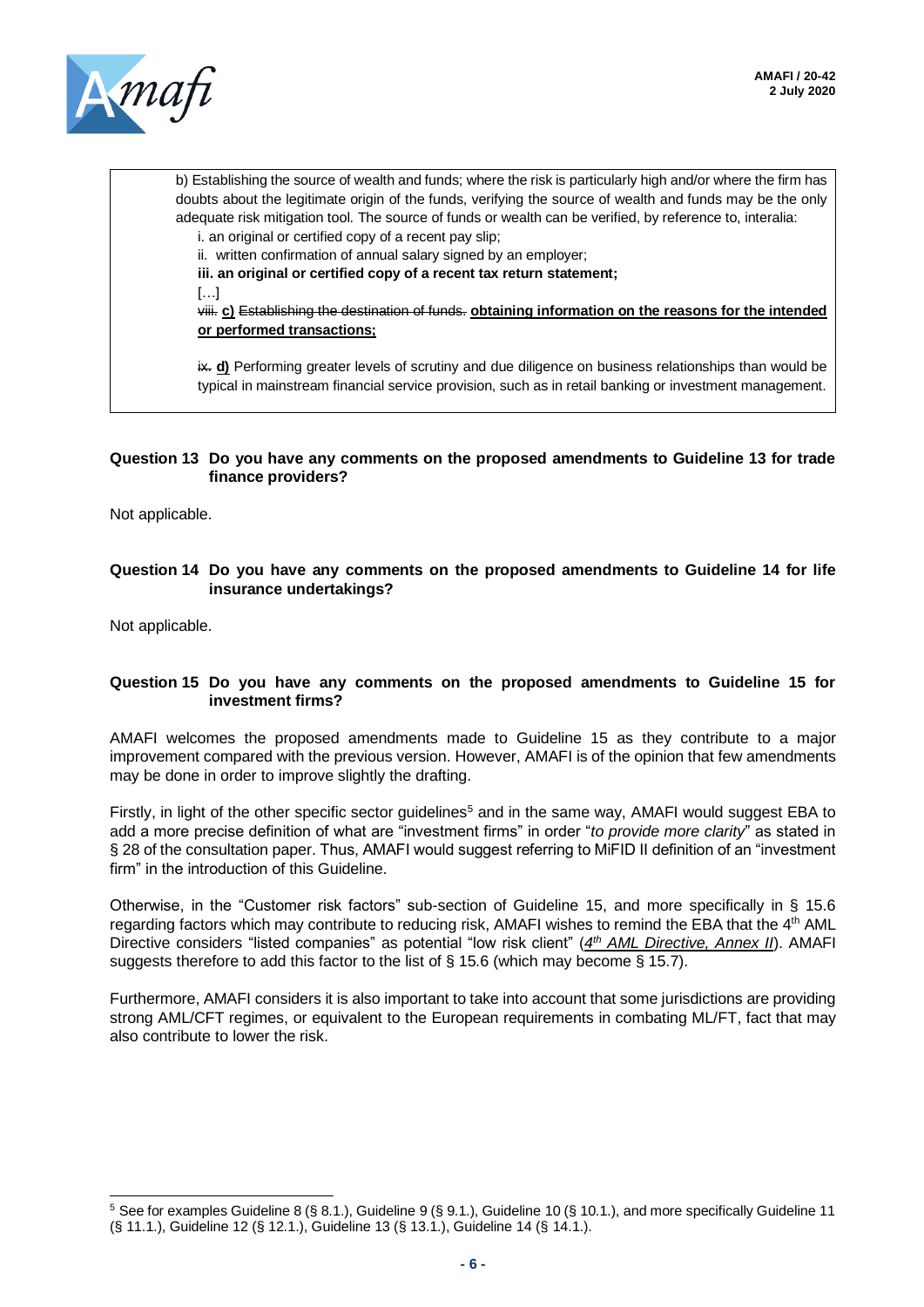

Finally, AMAFI wishes to bring to the EBA's attention the not yet amended mention to "MiFID I"<sup>6</sup> in § 15.9.

Consequently, AMAFI would suggest the following addition in Guideline 15:

*Proposed amendments*

- **15.1. Investment firms are defined by Directive (EU) 2014/65 of the European Parliament and of the Council of 15 May 2014 on markets in financial instruments (MiFID II) as any legal person whose regular occupation or business is the provision of one or more investment services to third parties and/or the performance of one or more investment activities on a professional basis. Therefore, investment firms are defined by their activities, which are listed in Section A of Annex II of MiFID II: reception and transmission of orders (RTO), execution of orders on behalf of clients, dealing on own account, portfolio management, investment advice, underwriting and placing of financial instruments without a firm commitment basis, placing of financial instruments with a firm commitment basis and operation of a multilateral trading venue (MTF) or an organised trading facility (OTF).**
- **15.2.** 15.1. Investment firms should consider when providing or executing investment services or activities as defined in point (2) of Article 4(1) of Directive (EU) 2014/65 the following risk factors and measures alongside those set out in Title I of these guidelines. The sectoral guideline 12 may also be relevant in this context.

 $[\ldots]$ 

- **15.7.** 15.6. The following factors may contribute to reducing risk: a) The customer is an institutional investor whose status has been verified by an EEA government agency, for example a government-approved pensions scheme. b) The customer is a government body from an EEA jurisdiction **or a jurisdiction with strong AML/CFT requirements**. c) The customer is a financial institution established in an EEA jurisdiction **or in a jurisdiction with strong AML/CFT requirements**. **d) The customer is a listed company subject to disclosure requirements.**
- $[\ldots]$
- **15.10.** 15.9. When developing their AML/CFT policies and procedures to comply with their obligations under Directive (EU) 2015/849, firms in this sector should consider that depending on the type of activity they perform, they will be subject to rules under which they have to gather extensive information about their customers. Where this is the case, they should consider the extent to which information obtained for MiFID **II** and EMIR compliance purposes can be used also to meet their CDD obligations in standard situations.

# **Question 16 Do you have any comments on the proposed amendments to Guideline 16 for providers of investment funds and the definition of customer in this Guideline?**

Not applicable.

<sup>6</sup> "MiFID" or "Markets in Financial Instruments Directive" or Directive 2004/39/EC of the European Parliament and of the Council of 21 April 2004 on markets in financial instruments amending Council Directives 85/611/EEC and 93/6/EEC and Directive 2000/12/EC of the European Parliament and of the Council and repealing Council Directive 93/22/EEC [\(lien\)](https://eur-lex.europa.eu/legal-content/EN/TXT/?uri=CELEX%3A32004L0039).